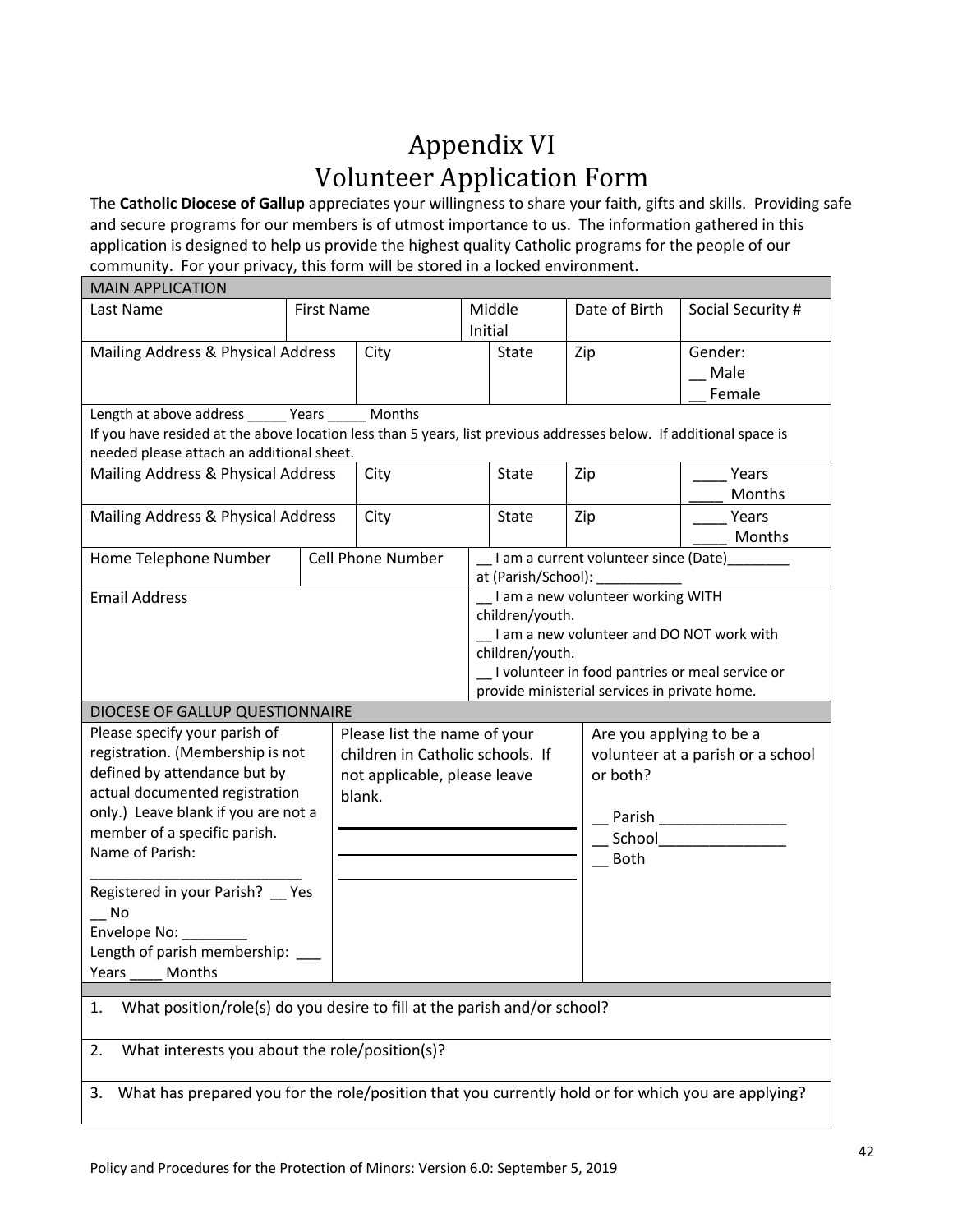| <b>EMPLOYMENT</b>                                                                                                                       |                           |                                             |                   |                                      |                                  |                                                      |                                                 |
|-----------------------------------------------------------------------------------------------------------------------------------------|---------------------------|---------------------------------------------|-------------------|--------------------------------------|----------------------------------|------------------------------------------------------|-------------------------------------------------|
| <b>Current Employer:</b>                                                                                                                |                           |                                             |                   |                                      | Position                         | Years employed                                       |                                                 |
| <b>Street Address</b>                                                                                                                   |                           |                                             |                   | City, State                          |                                  |                                                      | Zip                                             |
| <b>VOLUNTEER HISTORY</b>                                                                                                                |                           |                                             |                   |                                      |                                  |                                                      |                                                 |
| <b>Organization Name</b>                                                                                                                | <b>Volunteer Position</b> |                                             | <b>Start Date</b> |                                      | <b>End Date</b>                  | <b>Duties</b>                                        |                                                 |
| Mailing & Physical Address<br>City                                                                                                      |                           | State                                       |                   | Zip                                  |                                  |                                                      |                                                 |
| Contact Person/Title                                                                                                                    |                           | <b>Phone Number</b>                         |                   | Email                                |                                  |                                                      |                                                 |
| <b>Organization Name</b>                                                                                                                | <b>Volunteer Position</b> |                                             | <b>Start Date</b> |                                      | <b>End Date</b><br><b>Duties</b> |                                                      |                                                 |
| Mailing & Physical Address<br>City                                                                                                      |                           | State<br>Zip                                |                   |                                      |                                  |                                                      |                                                 |
| <b>Contact Person/Title</b>                                                                                                             |                           | <b>Phone Number</b>                         |                   | Email                                |                                  |                                                      |                                                 |
| <b>Organization Name</b>                                                                                                                |                           | <b>Volunteer Position</b>                   |                   | <b>Start Date</b><br><b>End Date</b> |                                  | <b>Duties</b>                                        |                                                 |
| Mailing & Physical Address<br>City                                                                                                      |                           | State                                       |                   | Zip                                  |                                  |                                                      |                                                 |
| Contact Person/Title                                                                                                                    |                           | <b>Phone Number</b>                         |                   | Email                                |                                  |                                                      |                                                 |
| REFERENCES (Minimum of 3 required. If residing in Diocese of Gallup less than 3 years, 2 references<br>must be from previous location.) |                           |                                             |                   |                                      |                                  |                                                      |                                                 |
| <b>Reference Name:</b>                                                                                                                  |                           | <b>Mailing Address,</b><br>City, State, Zip |                   | <b>Daytime Phone</b><br>number       |                                  | <b>How long</b><br>have you<br>known this<br>person? | Has this person<br>agreed to be a<br>reference? |
| Professional/Civic                                                                                                                      |                           |                                             |                   |                                      |                                  |                                                      |                                                 |
| Personal                                                                                                                                |                           |                                             |                   |                                      |                                  |                                                      |                                                 |
| Personal                                                                                                                                |                           |                                             |                   |                                      |                                  |                                                      |                                                 |
| <b>Family Member</b>                                                                                                                    |                           |                                             |                   |                                      |                                  |                                                      |                                                 |
| <b>Family Member</b>                                                                                                                    |                           |                                             |                   |                                      |                                  |                                                      |                                                 |

| <b>BACKGROUND CHECK INFORMATION</b> |  |  |  |
|-------------------------------------|--|--|--|
|-------------------------------------|--|--|--|